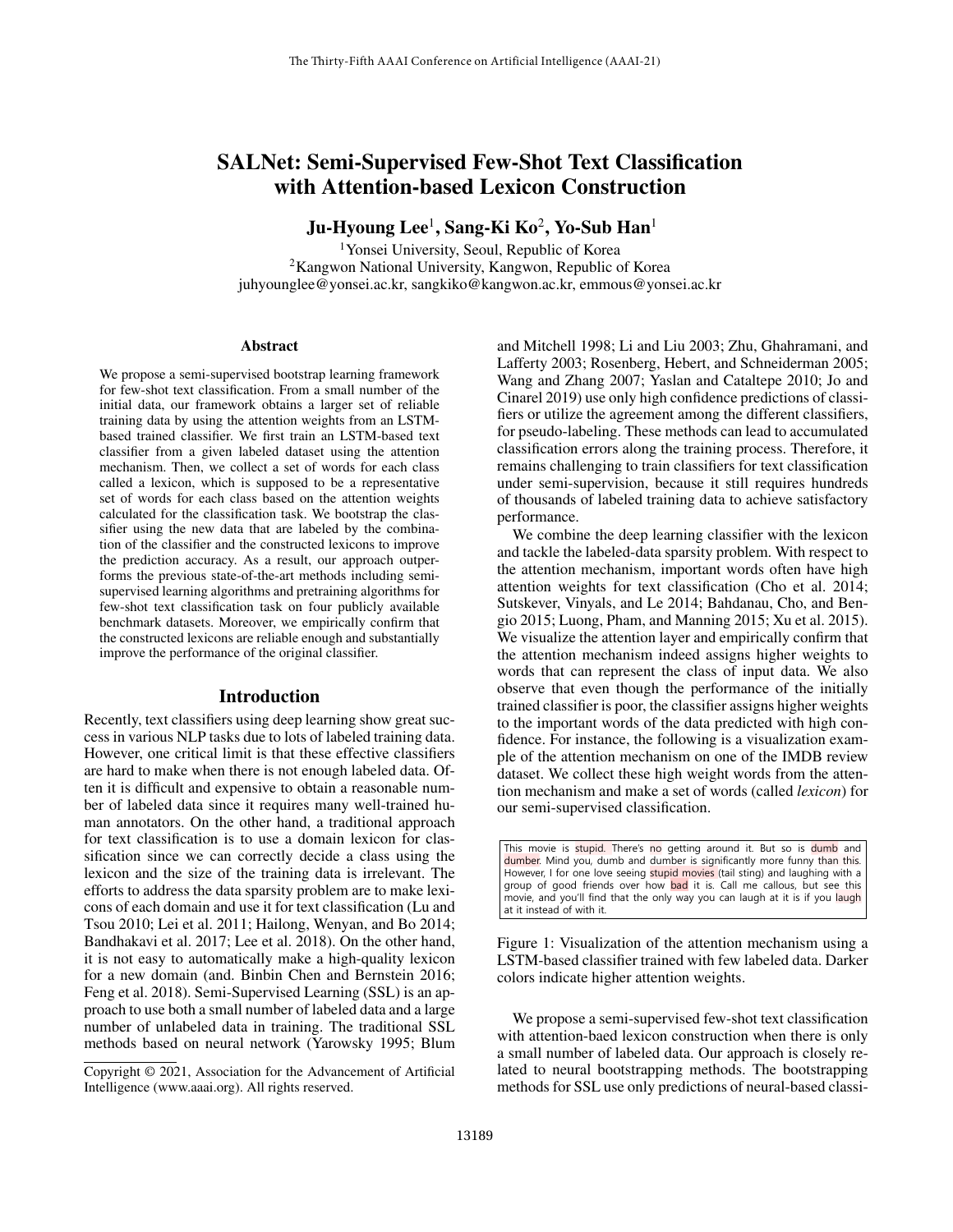fiers for labeling data. One major drawback of the bootstrapping is that if the initially trained classifiers have very low performance, then the new training set becomes unreliable because it may contain lots of incorrectly-labeled data. We overcome the problem by utilizing a set of words, which can explicitly predict the unlabeled data using pattern matching.

We evaluate our approach using four publicly available benchmark datasets and compare the performance with the previous state-of-the-art methods including the other semisupervised learning algorithms (Yarowsky 1995; Jo and Cinarel 2019) and pretraining algorithms (Gururangan et al. 2019; Devlin et al. 2019). The experimental results demonstrate that our approach, Semi-supervised with Attentionbased Lexicon construction Network (SALNet), outperforms the previous state-of-the-art methods on four benchmark datasets.

Our main contributions are as follows:

- We propose a semi-supervised bootstrap learning framework that utilizes lexicons constructed by attention mechanism, and our approach has improved accuracy of at least 1% to 8% from initially trained classifiers.
- We verify the effectiveness of the constructed lexicons by improving the accuracy of at least 1% to 9% from the original classifier.
- We demonstrate experimentally that our approach is an effective approach when there is an extremely small labeled dataset.

# Background

Here we provide some background knowledge on neural network models discussed in our paper.

Attention mechanism. In the sequence-to-sequence translation model, Bahdanau et al. (2015) hypothesize that the fixed-length context vector  $c$  is a bottleneck since the length of the input sequence can vary. They proposed the attention mechanism that computes the context vector by looking at relevant parts from the hidden states of the encoder. Indeed, the attention mechanism has proven surprisingly useful in many tasks in natural language processing. They defined each conditional probability at time i depending on a dynamically computed context vector  $c_i$  as follows:

$$
p(y_i|y_1,y_2,\ldots,y_{i-1},\mathbf{x}) = \mathrm{softmax}(g(\hat{s_i})),
$$

where  $\hat{s_i}$  is the hidden state of the decoder RNN at time i computed by  $\hat{s_i} = R(y_{i-1}, s_{i-1}, c_i)$ .

The context vector  $c_i$  is computed as a weighted sum of the hidden states from encoder:  $c_i = \sum_{j=1}^n \alpha_{ij} h_j$ , where

$$
\alpha_{ij} = \frac{\exp(\text{score}(s_{i-1}, h_j))}{\sum_{k=1}^n \exp(\text{score}(s_{k-1}, h_j))}.
$$

Here the function 'score' is called an *alignment function* that computes how well the two hidden states from the encoder and the decoder, respectively, match. For example,  $score(s_i, h_j)$ , where  $s_i$  is the hidden state of the encoder at time i and  $h_j$  is the hidden state of the decoder at time j

implies the probability of aligning the part of the input sentence around position  $i$  and the part of the output sentence around position j.

Transformer. Vaswani et al. (2017) propose the Transformer, a model architecture eschewing recurrence and instead relying entirely on an attention mechanism to draw global dependencies between input and output. The transformer consists of stacked multi-head attention and parameterized linear transformation layers for both the encoder and decoder. At each layer, the multi-head attention employs  $h$ attention heads and performs the self-attention mechanism to capture various context of the input sentence.

# Methods

The proposed method involves the following steps:

- 1. Create a base classifier from a given labeled data, which is very few. Importantly, we train the base classifier to overfit the training set. The classifier must include an attention mechanism to collect crucial words for each classification.
- 2. Re-run the base classifier that has an attention mechanism on the unlabeled dataset U.
- 3. Obtain a set of crucial words for predicting  $U$ , which we call a lexicon of our method; in other words, we use  $U$ and the classifier attention weights to create the lexicon for sets of crucial words.
- 4. Predict the labels of the data in  $U$  using the trained classifier and the lexicons.
- 5. Add the new labeled data to the training set, and train the classifiers again, starting with the first step.
- 6. Repeat the process above until pseudo-labeled data is no longer added to training set. Using the development set at each epoch, we do early-stopping during all the training.

Figure 2 is an overview of our method. We use an attention-based LSTM (Wang et al. 2016) for constructing a set of crucial words for text classification. The attentionbased LSTM extracts a set of relevant words based on their attention weights for each class. Ruder and Plank (2018) showed that the relative order of confidence is more robust than absolute confidence and thus, we select the top  $n$  unlabeled data with the highest confidence from the classifier in each class. Then, we select  $m$  words that have the highest attention weights from each of the selected  $n$  data, and make  $n$  sets that consist of  $m$  words. We regard the collected word set as a lexicon for the corresponding class. Table 1 shows an example of a set of crucial words in each lexicon of the AG News dataset obtained from an initially trained classifier.

We count the number of matching words from unlabeled data with respect to the lexicon of each class. Then, we regard the number of matching words as a prediction confidence of the corresponding class and assign the class of the highest confidence as a predicted label. If there is a tie for the number of matching words between two classes, then we ignore both classes and do not predict the label since there is a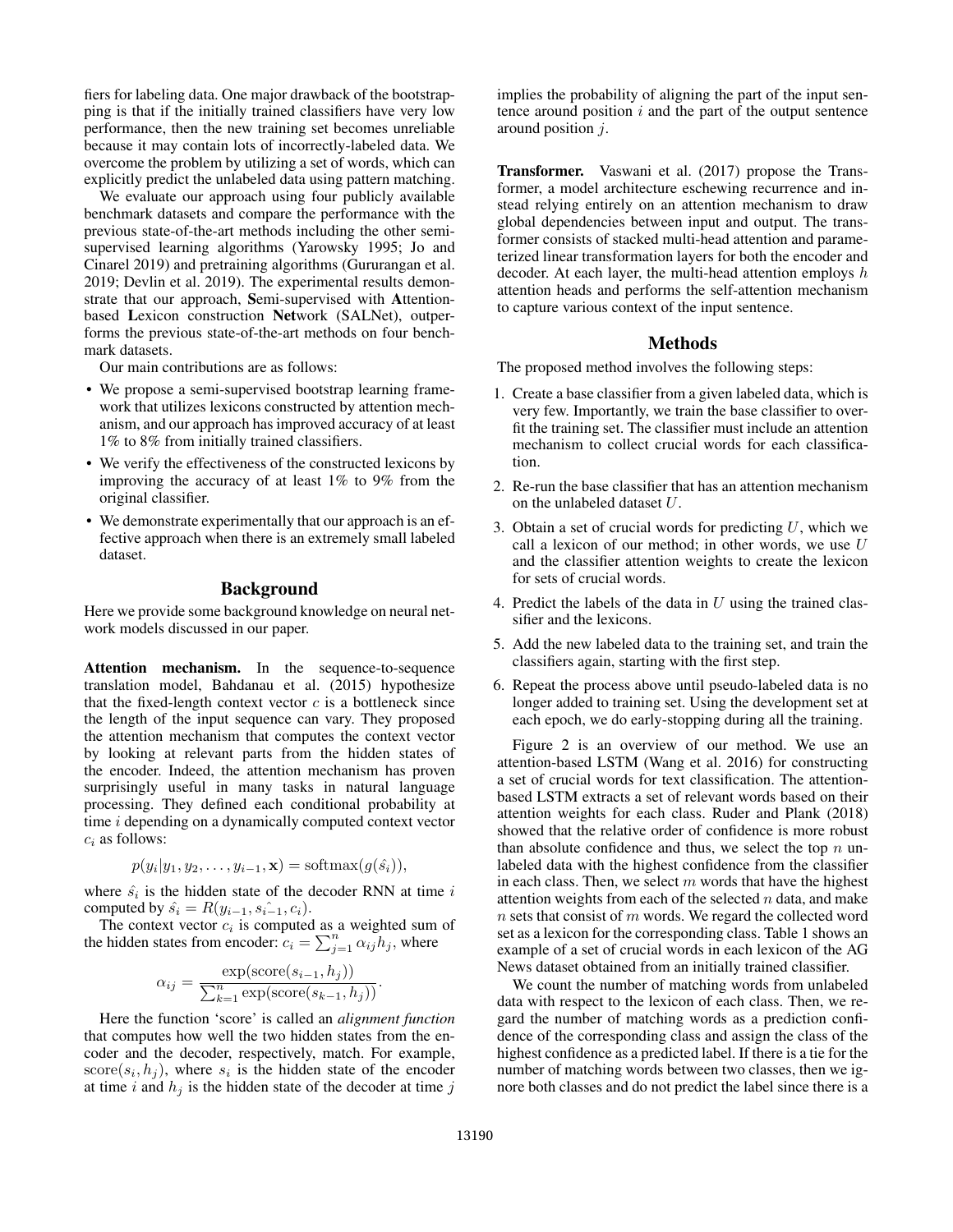

Figure 2: Our proposed method, using both attention-based classifier and lexicons. We set the  $t_1 = 3$  and  $t_2 = 4$  in our method and set 0.9 as the threshold to verify the high confidence.

| Class           | Each lexicon that consists of $n$ word sets $(m$ words per set)                                                 |
|-----------------|-----------------------------------------------------------------------------------------------------------------|
| World           | {Iraqi, hostage, Allawi, iyad, minister, prime}, {officials, $\cdots$ }, $\cdots$ , {egypts, $\cdots$ }         |
| Sports          | {yankees, championship, sox, league, game, series}, {beating, $\dots$ }, $\dots$ , {outfielder, $\dots$ }       |
| <b>Business</b> | {mae, fannie, mortgage, finance, company, accounting}, {stocks, $\cdots$ }, $\cdots$ , {profits, $\cdots$ }     |
| Science/Tech    | {concern, software, threats, infrastructure, cyber, viruses}, {system, $\dots$ }, $\dots$ , {network, $\dots$ } |

Table 1: An example of four lexicons from the AG News dataset with four classes.

possibility of an incorrect prediction. We have two cases for pseudo-labeling, as shown in Figure 2.

- Case 1: If the classifier predicts the unlabeled data with high confidence and the lexicon has at least  $t_1$  matching words, then we label the data according to the prediction of the classifier. In Case 1, we use the lexicon for selecting the correct label among the predictions of the classifiers.
- Case 2: If the lexicon has at least  $t_2$  matching words, then we label the data according to the lexicon prediction. In other words, in Case 2, we use the lexicon to decide the label of unlabeled data that the classifier incorrectly predicts with low confidence.

If we use more than two classifiers in SALNet, we can add the pseudo-labeled data by repeating the process of Case 1 and Case 2 for the additional classifiers. Once we obtain a new dataset after pseudo-labeling, the new dataset may have a different number of data in each class. This imbalance may make a classifier overfit to larger classes. We avoid this problem by selecting the same number of data from each class, which is the number of data in the smallest class, for the next training step.

# Experimental Setup

We describe the experimental setup for evaluation.

#### **Datasets**

We use four benchmark datasets to evaluate the performance of our proposed method across different domains; IMDB review (Maas et al. 2011), AG News (Zhang, Zhao, and LeCun 2015), Yahoo! Answers (Chang et al. 2008), DBpedia (Mendes, Jakob, and Bizer 2012). We take only 1% of the original training data as our labeled data with random sampling. In the new labeled dataset, we use 85% of its data as a training set, and 15% of its data as a development set. We remove the labels of the remaining 99% data. All data have a balanced class distribution. We use the development set to determine early-stopping at each epoch. Table 2 presents the data distribution.

## Hyperparameters

We use pretrained GloVe (Pennington, Socher, and Manning 2014) as word embedding for all experiments. GloVe is trained on a dataset of 42 billion tokens with a vocabulary of 1.9 million words and has 300 dimension embedding vectors. Since attention-based LSTM (Wang et al. 2016) and TextCNN (Kim 2014) are simple and have a high performance, we select the two basic models as classifiers (Jo and Cinarel 2019). The TextCNN consists of filter windows of size 3, 4, 5 with 100 feature maps each of which is followed by ReLU activation and max-pooling. The attentionbased LSTM consists of 300 hidden sizes. We train all classifiers with a batch size of 128, and optimize them using the Adam optimizer (Kingma and Ba 2015) with 0.001 and 0.005 learning rates.

Our proposed method, SALNet, uses size 50 of lexicons and three  $(=t_1)$  and four  $(=t_2)$  matching words for predicting a classes of unlabeled data. With respect to size of lexicon, our empirical study shows that when the data size is small or the number of classes is large, it is better to have a small lexicon for each class. In regard to matching words, we empiri-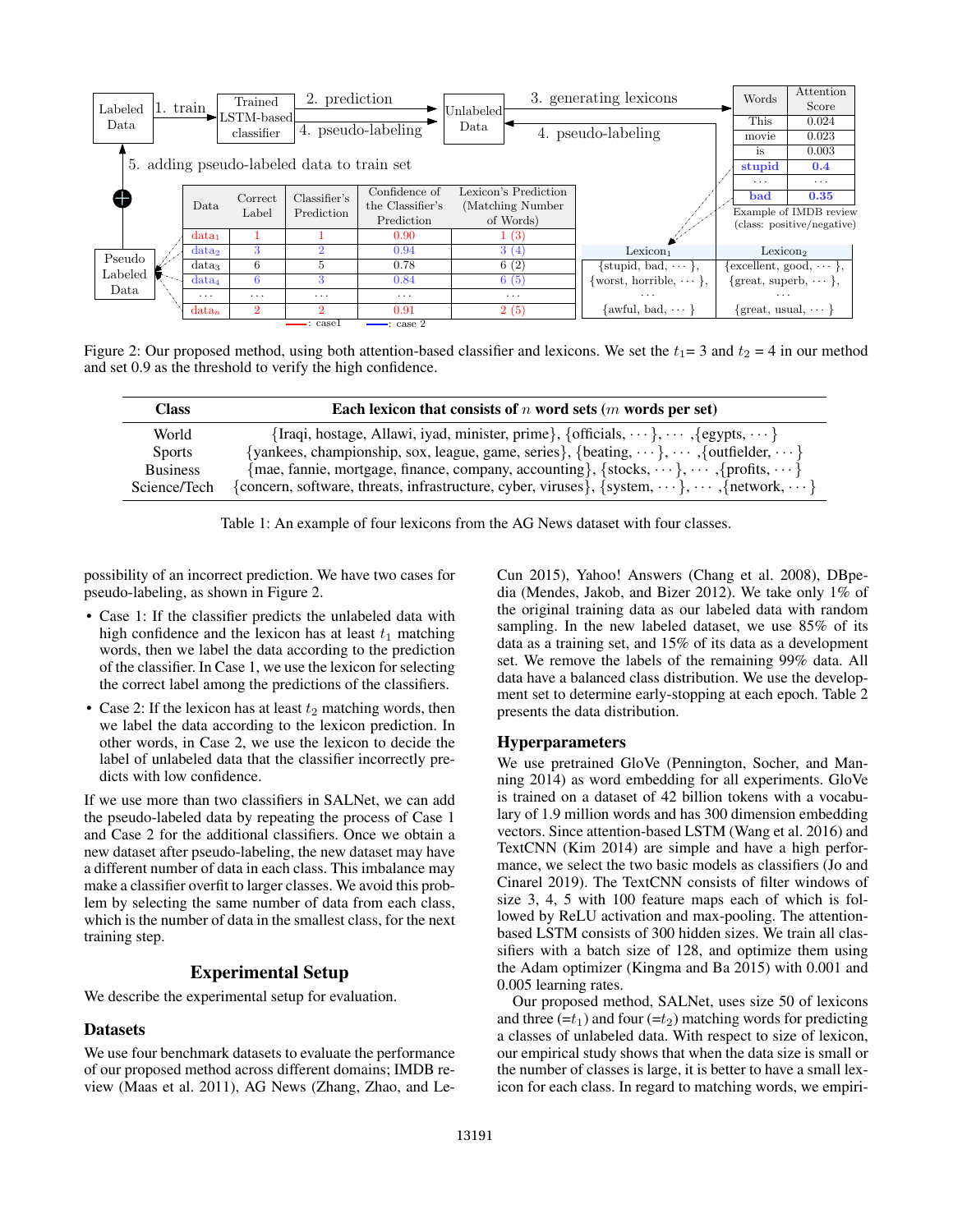| <b>Dataset</b>     | <b>Label Type</b>       | <b>Classes</b> | Max Length | Train Dev |     | <b>Unlabeled</b> | <b>Test</b> |
|--------------------|-------------------------|----------------|------------|-----------|-----|------------------|-------------|
| <b>IMDB</b> review | <b>Review Sentiment</b> |                | 300        | 212       | 38  | 24.750           | 25,000      |
| AG News            | News Topic              | 4              | 150        | 1.020     | 180 | 118,800          | 7.600       |
| Yahoo! Answer      | <b>OA</b> Topic         | 10             | 100        | 1.700     | 300 | 198,000          | 46,400      |
| DB pedia           | Wikipedia Topic         | 14             | 200        | 1.190     | 210 | 138,600          | 70,000      |

Table 2: Data distribution of four benchmark datasets.

cally observe that the lexicon ambiguously predicts the class of data with one or two matching words from each class. For instance, our approach with one matching word incorrectly predicts the following example from the Yelp review dataset as positive, because it contains a positive word "good".

"Even though Midler and Alvarado give good performances this film really drags and I was bored silly by the end"

Therefore, we assume that it would be better to have three or more matching words for correctly identifying a class of unlabeled data instead of one or two matching words with respect to lexicons.

#### Baselines

We compare our method with a traditional SSL and three state-of-the-art baselines to verify the effectiveness of our approach. We set 0.9 as the threshold to verify the high confidence for all bootstrapping methods.

- Self-training (Yarowsky 1995): Self-training is a one of the simplest approach for SSL. Since the source code is not available in public, we implement this method using their pseudo algorithm.
- Delta-training (Jo and Cinarel 2019): Since the code was not published, we implement it ourselves based on the pseudo algorithm presented in their paper. Since all baselines including our approach use high confidence as a threshold, we use the high confidence instead of a model ensemble in delta-training for the fairness of experiments.
- VAMPIRE (Gururangan et al. 2019): Variational Methods for Pretraining In Resource-limited Environments (VAMPIRE) pretrained a unigram document model as a variational autoencoder (VAE) on unlabeled data and used its internal states as features in a downstream classifier. We use the same hyperparameters used in their paper for the experiments.
- **BERT** (Devlin et al. 2019): We use the pretrained BERTbased-uncased-model and fine-tuned it for the text classification.

# Experimental Results and Analysis

We evaluate our approach and baselines to test the effectiveness of our approach for few-shot text classification task.

#### Main Results

Table 3 demonstrates that our approach outperforms all the baselines, especially when the performance of initially

trained classifiers is less than 80%. The semi-supervised bootstrapping approaches such as self-training and deltatraining, which uses only high confidence predictions of classifiers, show low performance when the performance of initially trained classifiers is lower than 75%. The results show the drawback of the bootstrapping that it is only effective when the initially trained classifiers perform well. On the other hand, SALNet shows relatively robust performance, compared to other bootstrapping algorithms. The performance slightly improves on Yahoo! Answer, since there is a small number of data that the classifier predicted with high confidence. On DBpedia, since the performance of the initially trained classifier is already over 94%, the improvement of performance is very small.

We observe that fine-tuning the pretrained BERT achieves the best performance on Yahoo! Answer and DBpedia. Recall that BERT uses word-piece tokenization and generates a contextualized vector for each word while GloVe encodes a word into a fixed-sized vector representation. Therefore, each pretrained model may perform differently depending on the characteristics of dataset. Importantly, our approach with low resources can outperform pretrained BERT in certain domains, compared to pretrained BERT that requires a significant amount of computational resources and a largescale dataset. Moreover, SALNet with BERT as a classifier outperforms the original BERT and the self-training with BERT on four benchmark datasets. The BERT in SALNet repeats the fine-tuning process whenever additional pseudolabeled data is obtained.

Experiments for few-shot learning. We conduct experiments to demonstrate the effectiveness of SALNet when there is an extremely small number of labeled data. We randomly select only 0.2% of the original training set and assign 15% of the labeled training set to the development set. As mentioned earlier, bootstrapping methods except for SALNet lead to accumulated classification errors along the semi-supervised learning process and eventually result in low improvement of performance. On the other hand, SAL-Net shows a stable improvement of performance for few shot text classification since SALNet employs reliable lexicons, as shown in Table 4. We observe that BERT exhibits the best performance on two datasets (Yahoo! Answer and DBpedia), compared to SALNet using the baseline classifiers such as attention-based LSTM and TextCNN. However, SALNet outperforms the original BERT and the self-training with BERT when we use BERT in SALNet.

Empirically, we confirm the relative robustness of our approach when utilizing 0.2% to 0.9% of the original training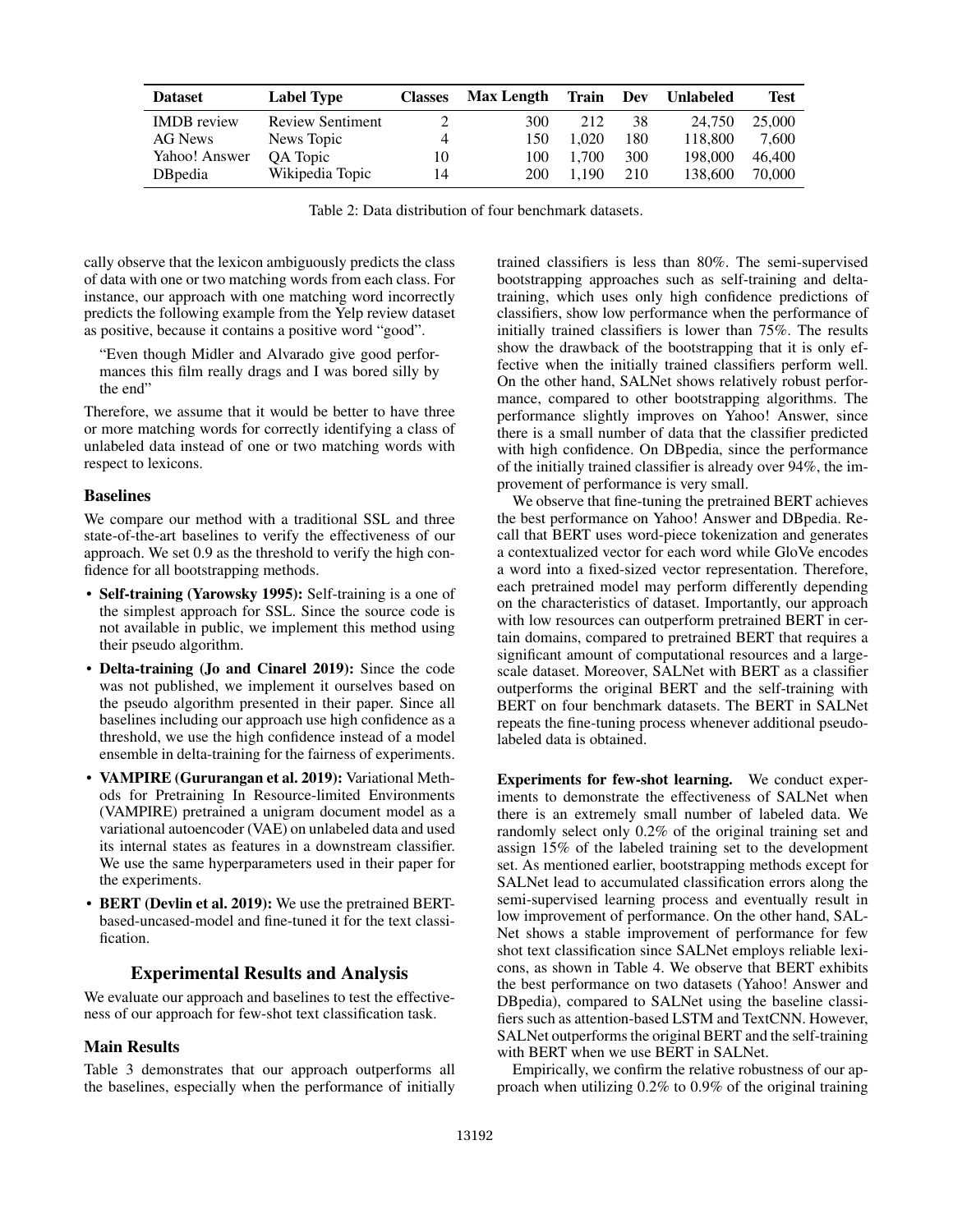| <b>Method</b>                                        | <b>IMDB</b> review  | <b>AG News</b> | <b>Yahoo! Answer</b> | <b>DB</b> pedia       |
|------------------------------------------------------|---------------------|----------------|----------------------|-----------------------|
| Baseline (attention-based LSTM)                      | 74.35 (3.38)        | 85.78 (1.18)   | 49.77 (1.15)         | 94.41 (0.58)          |
| Baseline (TextCNN)                                   | 75.39 (1.20)        | 88.08 (0.49)   | 49.66(0.36)          | 96.10(0.10)           |
| Self-training (TextCNN)                              | 76.43 (2.42)        | 88.71 (0.35)   | 51.35(0.25)          | 97.05(0.10)           |
| Self-training (attention-based LSTM)                 | 74.97 (4.05)        | 87.01 (1.19)   | 51.80 (1.50)         | 95.80 (0.47)          |
| Self-training (BERT)                                 | 82.53 (4.20)        | 89.45 (0.21)   | 56.71 (3.06)         | 98.38 (0.18)          |
| Delta-training                                       | 77.68 (1.49)        | 85.31 (0.56)   | 50.60(0.46)          | 96.77(0.14)           |
| BERT (fine-tuning with 1% of the total labeled data) | 79.74 (3.91)        | 88.76 (0.18)   | 57.58 (0.65)         | 98.01 (0.17)          |
| <b>VAMPIRE</b>                                       | 64.64 (7.60)        | 85.88 (0.42)   | 50.57 (1.27)         | 92.29(1.65)           |
| SALNet (attention-based LSTM)                        | 79.00 (2.06)        | 88.22 (0.28)   | 51.97 (1.14)         | 96.62(0.28)           |
| SALNet (attention-based LSTM + TextCNN)              | 80.33 (1.76)        | 89.23 (0.22)   | 53.48 (0.81)         | 97.48 (0.13)          |
| SALNet (attention-based LSTM + BERT)                 | <b>84.87</b> (1.40) | 90.35(0.26)    | 59.08 $(0.76)$       | <b>98.66</b> $(0.24)$ |

Table 3: Performance (test accuracy (%)) comparison with baselines. Each result is an average over five random samplings with standard deviation in parentheses, and the highest mean result shown in bold.

| <b>Method</b>                                          | <b>IMDB</b> review | <b>AG News</b> | <b>Yahoo! Answer</b> | <b>DBpedia</b> |
|--------------------------------------------------------|--------------------|----------------|----------------------|----------------|
| Training set $(0.2\%$ of total labeled data)           | 42                 | 204            | 340                  | 238            |
| Dev set                                                | 8                  | 36             | 60                   | 42             |
| Baseline (attention-based LSTM)                        | 66.16(1.18)        | 80.26 (3.81)   | 38.95 (0.87)         | 82.45 (3.14)   |
| Baseline (CNN)                                         | 63.46(3.16)        | 85.67 (0.78)   | 44.18(0.67)          | 91.77(0.44)    |
| Self-training (TextCNN)                                | 56.98 (3.87)       | 86.25 (0.96)   | 45.57 (1.57)         | 93.79 (0.50)   |
| Self-training (attention-based LSTM)                   | 59.65 (6.46)       | 81.09 (2.54)   | 41.20 (2.79)         | 84.30 (3.19)   |
| Self-training (BERT)                                   | 55.25 (4.07)       | 87.68 (0.64)   | 46.47 (6.28)         | 97.96 (0.39)   |
| Delta-training                                         | 55.79 (4.01)       | 86.18 (0.83)   | 46.44(0.59)          | 92.85 (0.58)   |
| BERT (fine-tuning with 0.2% of the total labeled data) | 59.11 (2.54)       | 86.51 (0.75)   | 47.82 (1.36)         | 97.55(0.51)    |
| <b>VAMPIRE</b>                                         | 53.58 (7.38)       | 76.64 (1.68)   | 41.66(2.13)          | 84.47 (1.86)   |
| SALNet (attention-based LSTM)                          | 69.94 (1.91)       | 85.59 (1.18)   | 43.08 (2.27)         | 92.76(1.10)    |
| SALNet (attention-based LSTM + TextCNN)                | 71.34 (3.22)       | 87.68 (0.57)   | 46.59(1.26)          | 95.38 (0.71)   |
| SALNet (attention-based LSTM + BERT)                   | 75.77(1.08)        | 88.59 $(0.41)$ | 53.65 $(0.95)$       | 98.23(0.12)    |

Table 4: Experimental results using an extremely small number of labeled data. Each result is an average over five random samplings with standard deviation in parentheses.

set. On the other hand, if we take less than 0.2% of the original training set, the size of data is too small to contain words that represent each class. Therefore, SALNet constructs the unreliable lexicons, and it can lead to accumulated errors along the training process.

## Analysis

Attention mechanism. Figure 3 visualizes the attention layer of the initially trained attention-based classifier for identifying lexicon in our model: the darker the color, the higher the score. We notice that the initially trained classifier assigns a higher score to important words of the data predicted with high confidence; in other words, the attention mechanism successfully identifies relevant words for text classification using attention scores. This is why the attention mechanism is crucial in our method for effective classification.



Figure 3: Visualization of the attention score of data predicted by the initially trained classifier with high confidence.

Effectiveness of the constructed lexicons. In order to label the unlabeled data for semi-supervised learning, we pre-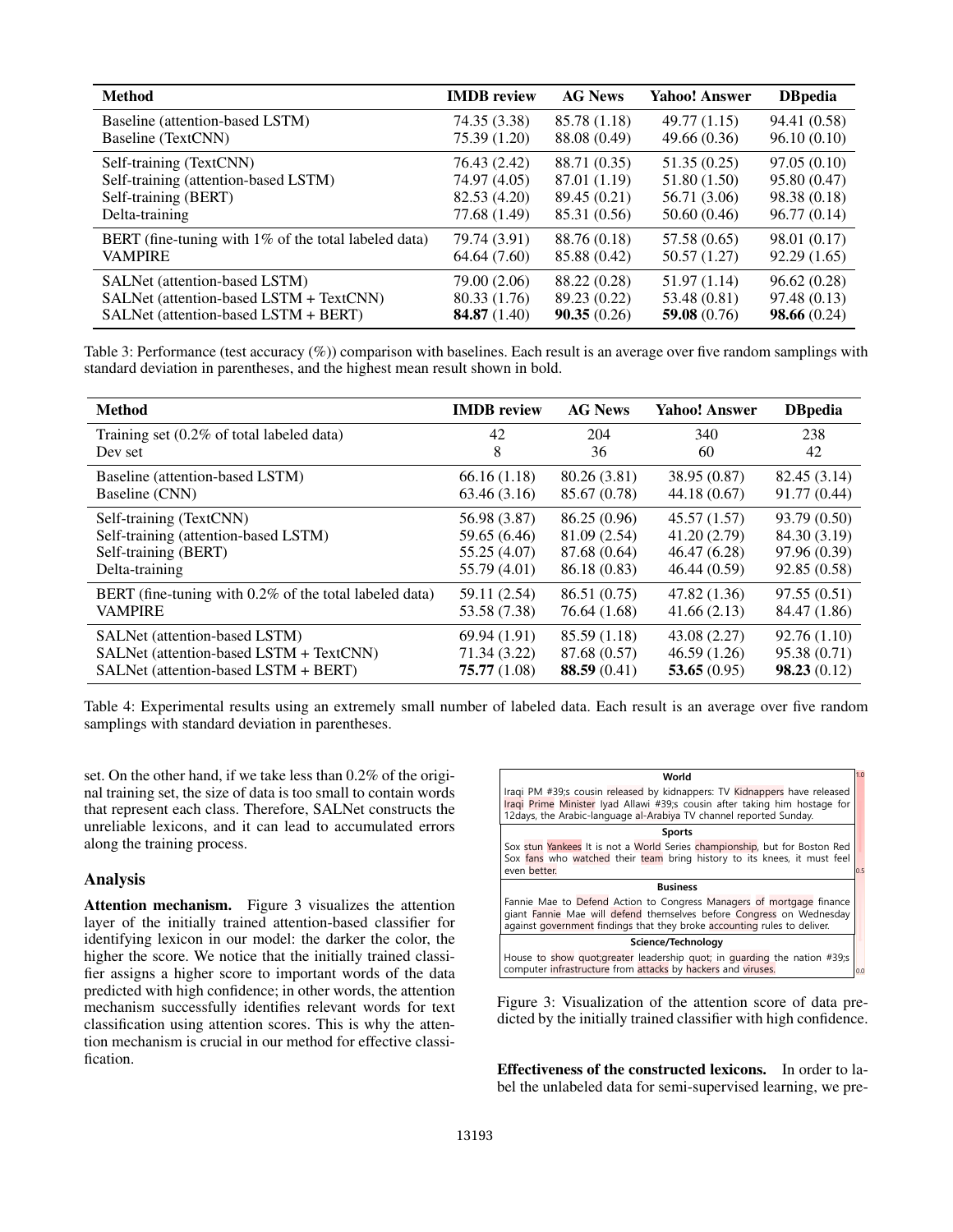| Lex. Size |    | <b>IMDB</b> | <b>AG News</b> | Yahoo | <b>D</b> Bpedia |
|-----------|----|-------------|----------------|-------|-----------------|
| 100       | r. | 13.98       | 16.00          | 10.22 | 37.72           |
|           |    | ac. 86.17   | 92.93          | 81.54 | 94.06           |
| 150       | r. | 16.97       | 18.97          | 12.67 | 41.94           |
|           |    | ac. 83.61   | 92.81          | 81.80 | 97.50           |
| 200       | r. | 19.86       | 20.90          | 14.92 | 44.08           |
|           |    | ac. 81.47   | 92.86          | 80.19 | 94.54           |

Table 5: The ratio of data predicted by lexicons (r.) and test accuracy of the lexicons (ac.).

| <b>BERT + Lex.</b> | <b>IMDB</b> | <b>AG News</b> | Yahoo | <b>D</b> Bpedia |
|--------------------|-------------|----------------|-------|-----------------|
| <b>BERT</b>        | 80.25       | 87.64          | 54.49 | 98.25           |
| $BERT + 100$       | 89.55       | 90.51          | 61.45 | 98.71           |
| $BERT + 150$       | 87.79       | 90.43          | 59.93 | 98.30           |
| $BERT + 200$       | 88.99       | 89.71          | 54.83 | 98.67           |

Table 6: Performance (test accuracy (%)) on four benchmark datasets using added train set that obtained from lexicons. Each result is an average over five random samplings.

dict the class of data when the data contains a word that is contained in the lexicon for the class. Table 5 shows the ratio of data predicted by lexicons and the accuracy of the lexicons. We also conduct experiments to verify the effectiveness of the constructed lexicons. Since BERT shows the best performance among the baselines, we use BERT to demonstrate the effectiveness of lexicons. We obtain a new dataset predicted by the lexicons, and select the same number of data from each class to avoid overfitting to a larger class. Then, we update the training dataset with the new dataset and train BERT with the updated dataset. Table 6 demonstrates that the constructed lexicons effectively improve the performance of BERT. We remark that this experiment uses BERT to verify the effectiveness of the constructed lexicons, while the previous experiment uses BERT for bootstrapping learning of SALNet.

Ablation study. We perform ablation studies to show the effectiveness of each component in SALNet. We exclude the lexicon in SALNet to verify the effectiveness of the lexicon. Table 7 shows that the combination of the lexicons and the attention-based LSTM outperforms the model only with attention-based LSTM on four datasets. The effectiveness is especially prominent when labeled data is extremely limited. Since SALNet constructs the lexicons using the data predicted by the classifier with high confidence and the constructed lexicons explicitly predict the unlabeled data using pattern matching, the lexicons improve the reliability of pseudo-labeling. We conduct further experiments to explore the performance according to the number of classifiers in SALNet, and the results are shown in Table 7. Since we

| Method        |   | <b>IMDB</b> | <b>AG News</b> | Yahoo | <b>DB</b> pedia |
|---------------|---|-------------|----------------|-------|-----------------|
| <b>LSTM</b>   | A | 75.43       | 87.70          | 50.98 | 96.25           |
|               | в | 64.73       | 82.50          | 37.92 | 85.25           |
| <b>SALNet</b> | A | 79.00       | 88.22          | 51.97 | 96.62           |
| (# )          | в | 69.94       | 85.59          | 43.08 | 92.76           |
| LSTM+         | A | 77.85       | 88.78          | 53.16 | 96.99           |
| <b>CNN</b>    | в | 68.31       | 85.12          | 44.33 | 90.06           |
| <b>SALNet</b> | A | 80.33       | 89.23          | 53.48 | 97.48           |
| $(*)$         | в | 71.34       | 87.68          | 46.59 | 95.38           |

Table 7: Ablation experiments using  $1\%$  (A),  $0.2\%$  (B) of the original training set. Each result is an average over five random samplings. #: attention-based LSTM, \*: attentionbased LSTM + CNN

can obtain an increased training set that consists of many predicted labels with high confidence if we use two classifiers rather than one for pseudo-labeling, then using two classifiers outperforms only using one classifier in SALNet. Also, there is a difference in the performance of two classifiers since the initial performance of TextCNN outperforms attention-based LSTM on four datasets.

Analysis of failure cases. We manually categorize the resulting errors into two types: type-1, involving short sentences of fewer than ten words, and type-2, which involve ambiguous crucial words from each lexicon. Table 8 shows a few examples of types and errors. From type-1, we can see that the short-sentences examples do not contain crucial words for text classification. In this case, the lexicon contains words that do not belong to the core of the class. For the type-1 errors, we plan to exclude data of less than ten words in the training set. Type-2 errors are caused by ambiguous words of each class. For example, if there are classes such as "artist" and "album", the lexicon of each class can include "singer", "sing", "fan" and "guitar". For type-2 errors, we plan to count the number of the ambiguous words in each class and assign a weight to keywords according to the confidence value of the classifier.

# Related Work

Most of the prior works on SSL for text classification has been covered the type of bootstrapping, adversarial training as well as the type of pretraining. In this section, we introduce several studies for semi-supervised learning discussed in our paper.

## Bootstrapping Algorithms

The bootstrapping methods such as self-training (Yarowsky 1995), co-training (Blum and Mitchell 1998), tritraining (Zhu 2005) leverage the predictions of the neural network model on unlabeled data to obtain additional information that can be used during training.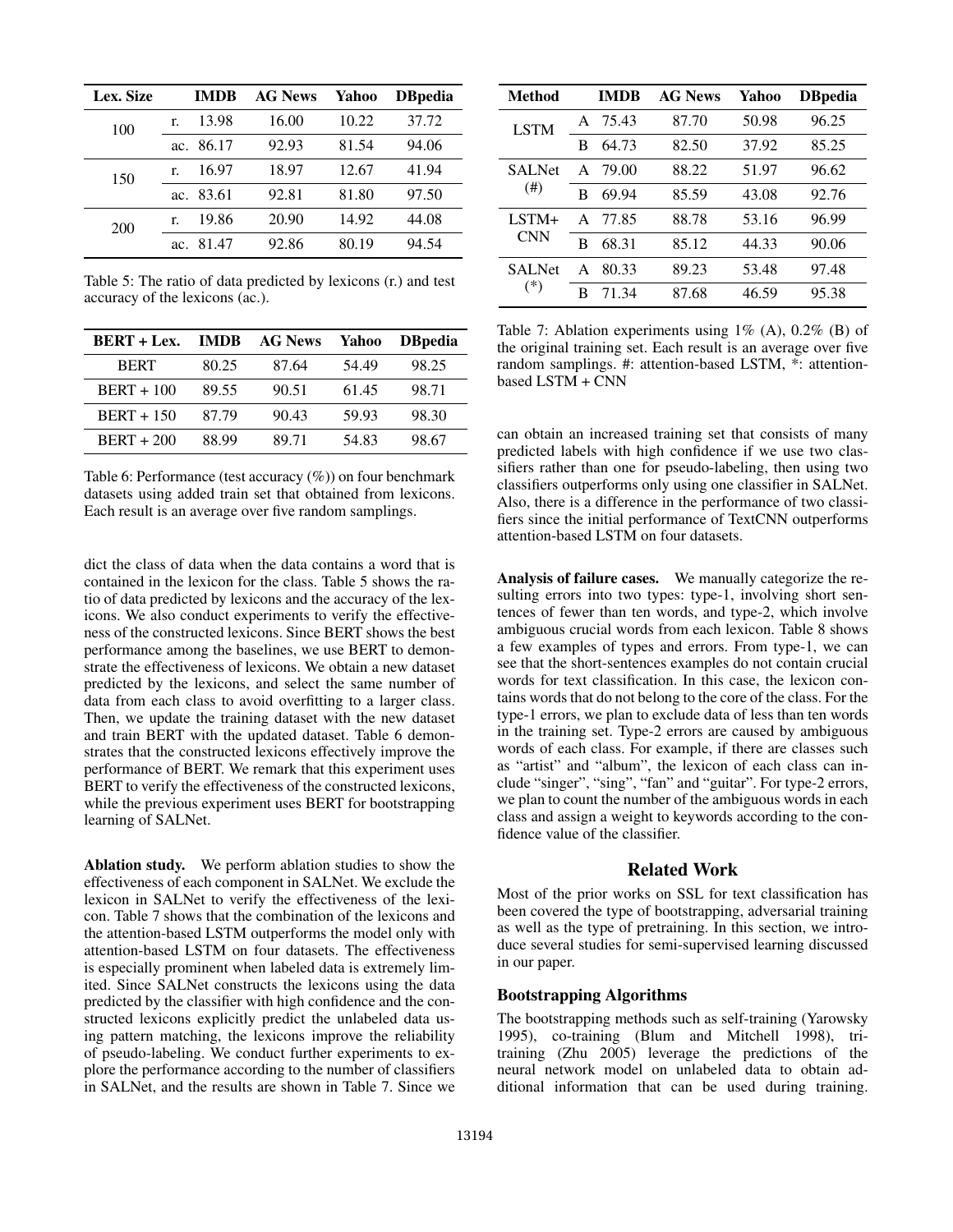| <b>Type</b> | <b>Example</b>                                                                                                                                                                                                                                                                                                                                      | <b>Predicted</b> | Ground<br><b>Truth</b> | <b>Matching</b><br>words                       |
|-------------|-----------------------------------------------------------------------------------------------------------------------------------------------------------------------------------------------------------------------------------------------------------------------------------------------------------------------------------------------------|------------------|------------------------|------------------------------------------------|
|             | where can sony ericsson?                                                                                                                                                                                                                                                                                                                            | N                | Ε                      |                                                |
| Type-1      | Antoinette Spaak Antoinette M.                                                                                                                                                                                                                                                                                                                      | N                | $\Omega$               | None                                           |
|             | Ronald Isley Ronald Isley is an American recording artist songwriter<br>record producer and occasional actor. Isley is better known as the lead<br>singer and founding member of the family music group the Brothers.                                                                                                                               | Ar               | A1                     | artists,<br>songwriter,<br>record.<br>producer |
| Type-2      | doswell is acity in virginia? Yep, it's a city in Virginia. It is a small,<br>unincorporated town that's doesn't have too much, but it is located<br>close to Richmond. You can find out all about King's Dominion on<br>their website about to host King's Fest, a large Christian music<br>concert featuring artists like the David Crowder Band. | M                | C                      | concert,<br>band.<br>music,<br>artists         |

Table 8: Examples of errors by the constructed lexicons. N: None, E: Electronic, O: Office, Ar: Artist, Al: Album, M: Music, C: Culture, S: Society, T: Transportation, At: Athlete

One major weakness of the bootstrapping is that if the initially trained models have low performance, then it can lead to accumulated errors along the process. Several attempts (Abney 2008; Sogaard 2010) have been made to overcome the limitations. Recently, Jo et al. (2019) propose a variation of self-training framework for semi-supervised text classification. The method stems from the hypothesis that a classifier with pretrained word embedding always outperforms the same classifier with randomly initialized word embedding. Our approach and delta-training are based on a self-training framework. Therefore, we use delta-training and self-training as baselines to verify the excellence of our framework.

#### Adversarial Training Algorithms

The adversarial training is a technique of improving model performance by augmenting adversarial examples in the training process. Miyato et al. (2017) proposed a virtual adversarial training approach to smooth the output distributions of the neural networks on straight-forward classification tasks. They extended adversarial and virtual adversarial training to the text domain by applying perturbations to the word embeddings. Gururangan et al. (2019) introduced a lightweight pretraining framework for effective text classification when data and computing resources are limited. They pretrained a uni-gram document model as a variational autoencoder (VAE) on unlabeled data and used it for the downstream classifier. They demonstrated the effectiveness of the model for limited resource settings, without the need for computationally demanding. The adversarial training is not related to our framework. However, the adversarial training has the same goal of solving the data-sparsity problem for text classification. Therefore, we use VAMPIRE, a stateof-the-art model of the adversarial training for the experimental comparison.

# Pretraining Algorithms

The pretraining algorithms transfer knowledge from richresource pretraining task to the low downstream tasks. Language Models (LMs) such as OpenAI Transformer (Vaswani et al. 2017) and BERT (Devlin et al. 2019) have achieved state-of-the-art performance on many classification tasks. The methods show excellent performance even with small number of labeled data. However, LMs require significant computational resources to train at a high scale. Unlike the two previous algorithms, pretraining algorithms are more related to unsupervised learning than semi-supervised learning. The pretraining model applies to other semi-supervised methods to improve performance. One of the latest adversarial learning, VAMPIRE, utilizes the pretraining model and has improved performance. Since the pretraining model can also be applied to the bootstrapping algorithms, we use the representative LMs, BERT, as a baseline, and show the improvement of performance when BERT is integrated into our framework, SALNet.

# Conclusions and Future Work

We propose a simple, yet effective semi-supervised bootstrap learning framework for few-shot text classification, which takes full advantage of both only a small number of labeled data and a large number of unlabeled data. Our framework generates a lexicon using the attention mechanism, and we use the constructed lexicons for pseudolabeling. The lexicon can select the correct label among the predictions of the classifier and correctly predict the unlabeled data that a model incorrectly predicts. Extensive experimental results demonstrate that our method achieves superior performance to the previous state-of-the-art methods.

We plan to develop methods that generate lexicons using the pretrained language model such as XLNet (Yang et al. 2019) and ALBERT (Lan et al. 2020). We also plan to study assigning weights to crucial words to enhance lexicon performance.

# Acknowledgments

This research was supported by the NRF grant funded by MIST (NRF-2020R1A4A3079947) and the AI Graduate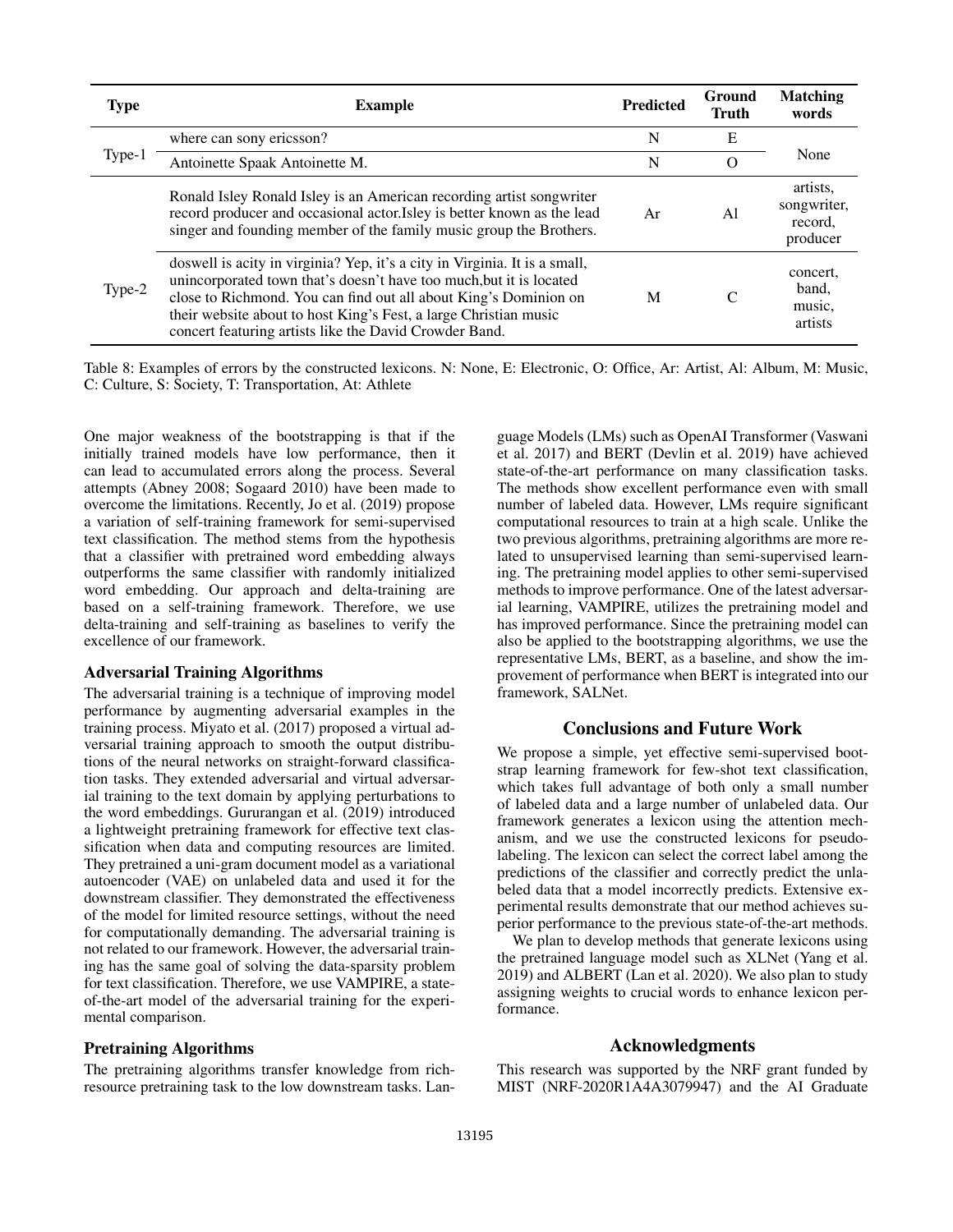School Program (2020-0-01361). Han is a corresponding author.

# References

Abney, S. 2008. Semisupervised Learning for Computational Linguistics. *Computational linguistics* 34: 449–452.

and. Binbin Chen, E. F.; and Bernstein, M. S. 2016. Empath: Understanding Topic Signals in Large-Scale Text. In *Proceedings of the International Conference on Human Factors in Computing Sysmtes, CHI 2016*, 4647–4657.

Bahdanau, D.; Cho, K.; and Bengio, Y. 2015. Neural Machine Translation by Jointly Learning to Align and Translate  $3 - 12.$ 

Bandhakavi, A.; Wiratunga, N.; Padmanabhan, D.; and Massie, S. 2017. Lexicon based feature extraction for emotion text classification. *Pattern Recognition Letters* 93: 133– 142.

Blum, A.; and Mitchell, T. M. 1998. Combining Labeled and Unlabeled Data with Co-Training. In *Proceedings of the International Conference on Computational Learning Theory, COLT 1998*, 92–100.

Chang, M.; Ratinov, L.; Roth, D.; and Srikumar, V. 2008. Importance of Semantic Representation: Dataless Classification. In *Proceedings of the International Conference on Artificial Intelligence, AAAI 2008*, 830–835.

Cho, K.; van Merrienboer, B.; Gülçehre, Ç.; Bahdanau, D.; Bougares, F.; Schwenk, H.; and Bengio, Y. 2014. Learning Phrase Representations using RNN Encoder-Decoder for Statistical Machine Translation. In *Proceedings of the International Conference on Empirical Methods in Natural Language Processing, EMNLP 2014*, 1724–1734.

Devlin, J.; Chang, M.; Lee, K.; and Toutanova, K. 2019. BERT: Pre-training of Deep Bidirectional Transformers for Language Understanding. In *Proceedings of the International Conference of the North American Chapter of the Association for Computational Linguistics, NAACL 2019*, 4171–4186.

Feng, J.; Gong, C.; Li, X.; and Lau, R. Y. K. 2018. Automatic Approach of Sentiment Lexicon Generation for Mobile Shopping Reviews. *Wireless Communication Mobile Computing* 2018: 1–13.

Gururangan, S.; Dang, T.; Card, D.; and Smith, N. A. 2019. Variational Pretraining for Semi-supervised Text Classification. In *Proceedings of the International Conference of the Association for Computational Linguistics, ACL 2019*, 5880–5894.

Hailong, Z.; Wenyan, G.; and Bo, J. 2014. Machine Learning and Lexicon Based Methods for Sentiment Classification: A Survey. In *Proceedings of the International Conference on Web Information System and Application, WISA 2014*, 262–265.

Jo, H.; and Cinarel, C. 2019. Delta-training: Simple Semi-Supervised Text Classification using Pretrained Word Embeddings. In *Proceedings of the International Conference* *on Empirical Methods in Natural Language Processing, EMNLP 2019*, 3456–3461.

Kim, Y. 2014. Convolutional Neural Networks for Sentence Classification. In *Proceedings of the International Conference on Empirical Methods in Natural Language Processing, EMNLP 2014*, 1746–1751.

Kingma, D. P.; and Ba, J. 2015. Adam: A Method for Stochastic Optimization 22–30.

Lan, Z.; Chen, M.; Goodman, S.; Gimpel, K.; Sharma, P.; and Soricut, R. 2020. ALBERT: A Lite BERT for Selfsupervised Learning of Language Representations. In *International Conference on Learning Representations*.

Lee, H.; Lee, H.; Park, J.; and Han, Y. 2018. An abusive text detection system based on enhanced abusive and nonabusive word lists. *Decision Support Systems* 113: 22–31.

Lei, Z.; Riddhiman, G.; Mohamed, D.; Meichun, H.; and Bing, L. 2011. Combining Lexicon-based and Learningbased methods for twitter sentiment analysis. In *HP Laboratories, Technical Report*, 89–89.

Li, X.; and Liu, B. 2003. Learning to Classify Texts Using Positive and Unlabeled Data. In *Proceedings of the International Joint Conference on Artificial Intelligence, IJCAI 2003*, 587–594.

Lu, B.; and Tsou, B. K. 2010. Combining a large sentiment lexicon and machine learning for subjectivity classification. In *Proceedings of the International Conference on Machine Learning and Cybernetics, ICMLC 2010*, 3311–3316.

Luong, T.; Pham, H.; and Manning, C. D. 2015. Effective Approaches to Attention-based Neural Machine Translation. In *Proceedings of the International Conference on Empirical Methods in Natural Language Processing, EMNLP 2015*, 1412–1421.

Maas, A. L.; Daly, R. E.; Pham, P. T.; Huang, D.; Ng, A. Y.; and Potts, C. 2011. Learning Word Vectors for Sentiment Analysis. In *Proceedings of the International Conference on Association for Computational Linguistics, ACL 2011*, 142– 150.

Mendes, P. N.; Jakob, M.; and Bizer, C. 2012. DBpedia: A Multilingual Cross-domain Knowledge Base. In *Proceedings of the International Conference on Language Resources and Evaluation, LREC 2012*, 1813–1817.

Miyato, T.; Dai, A. M.; and Goodfellow, I. J. 2017. Adversarial Training Methods for Semi-Supervised Text Classification. In *Proceedings of the International Conference on Learning Representations, ICLR 2017*, 13–18.

Pennington, J.; Socher, R.; and Manning, C. D. 2014. Glove: Global Vectors for Word Representation. In *Proceedings of the International Conference on Empirical Methods in Natural Language Processing, EMNLP 2014*, 1532–1543.

Rosenberg, C.; Hebert, M.; and Schneiderman, H. 2005. Semi-Supervised Self-Training of Object Detection Models. In *Proceedings of the International Conference on Motion and Video Computing, MOTION 2005*, 29–36.